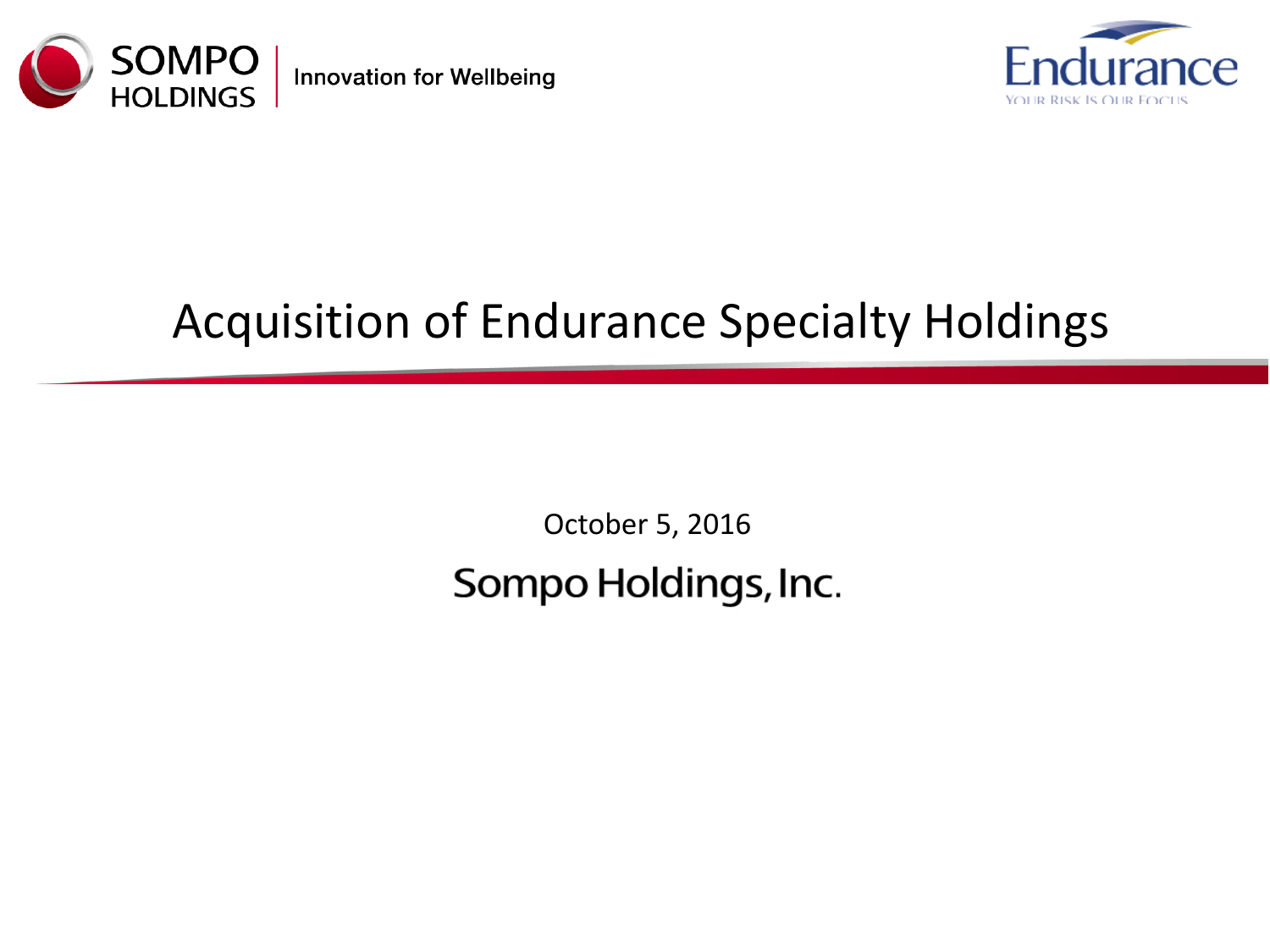### **Disclaimer**



The information in this presentation is subject to change without prior notice. Financial data included in this presentation relating to Endurance Specialty Holdings Ltd. ("Endurance") is based on its public filings with the United States Securities and Exchange Commission. Statements contained in this presentation that relate to the future operating performance of Sompo Holdings, Inc. (the "Company") or other future events, transactions or conditions are forward-looking statements. Forward-looking statements may include – but are not limited to – words such as "believe," "anticipate," "plan," "strategy," "expect," "forecast," "predict," "possibility" and similar words that describe future operating activities, business performance, events or conditions. Forward-looking statements relating to the transaction involving the Company and Endurance include, but are not limited to: statements about the anticipated benefits of the transaction, including future financial and operating results; the Company's plans, objectives, expectations and intentions; the expected timing of completion of the transaction; and other statements relating to the transaction that are not historical facts.

Forward-looking statements are based on assumptions, estimates, expectations and projections made by the Company's management based on information that is currently available. As such, these forward-looking statements are subject to various risks and uncertainties and actual business results may vary substantially from the results or forecasts expressed or implied in forward-looking statements. Consequently, you are cautioned not to place undue reliance on forward-looking statements. With respect to the transaction involving the Company and Endurance, important factors that could cause actual results to differ materially from those indicated by such forward-looking statements include, but are not limited to: risks and uncertainties relating to the ability to obtain the requisite approval of Endurance's shareholders; the risk that the Company may be unable to obtain governmental and regulatory approvals required to complete the transaction, or that required governmental and regulatory approvals may delay the transaction or result in the imposition of conditions that could reduce the anticipated benefits from the transaction or cause the parties to abandon the transaction; the risk that conditions to the closing of the transaction may not be satisfied; the length of time necessary to consummate the transaction; the risk that the businesses will not be integrated successfully; the risk that the strategic benefits from the transaction may not be fully realized or may take longer to realize than expected; disruption arising as consequence of the transaction making it more difficult to maintain existing relationships or establish new relationships with customers or employees; the diversion of management time on transaction-related issues; the ability of the Company, after completion of the transaction, to hire and retain key personnel; the effect of future regulatory or legislative actions on the Company; and the risk that the credit ratings of the Company or its subsidiaries may be different from what the Company currently expects.

Forward-looking statements included in this presentation speak only as of the date of this presentation. The Company disclaims any obligation to revise forward-looking statements in light of new information, future events or other findings.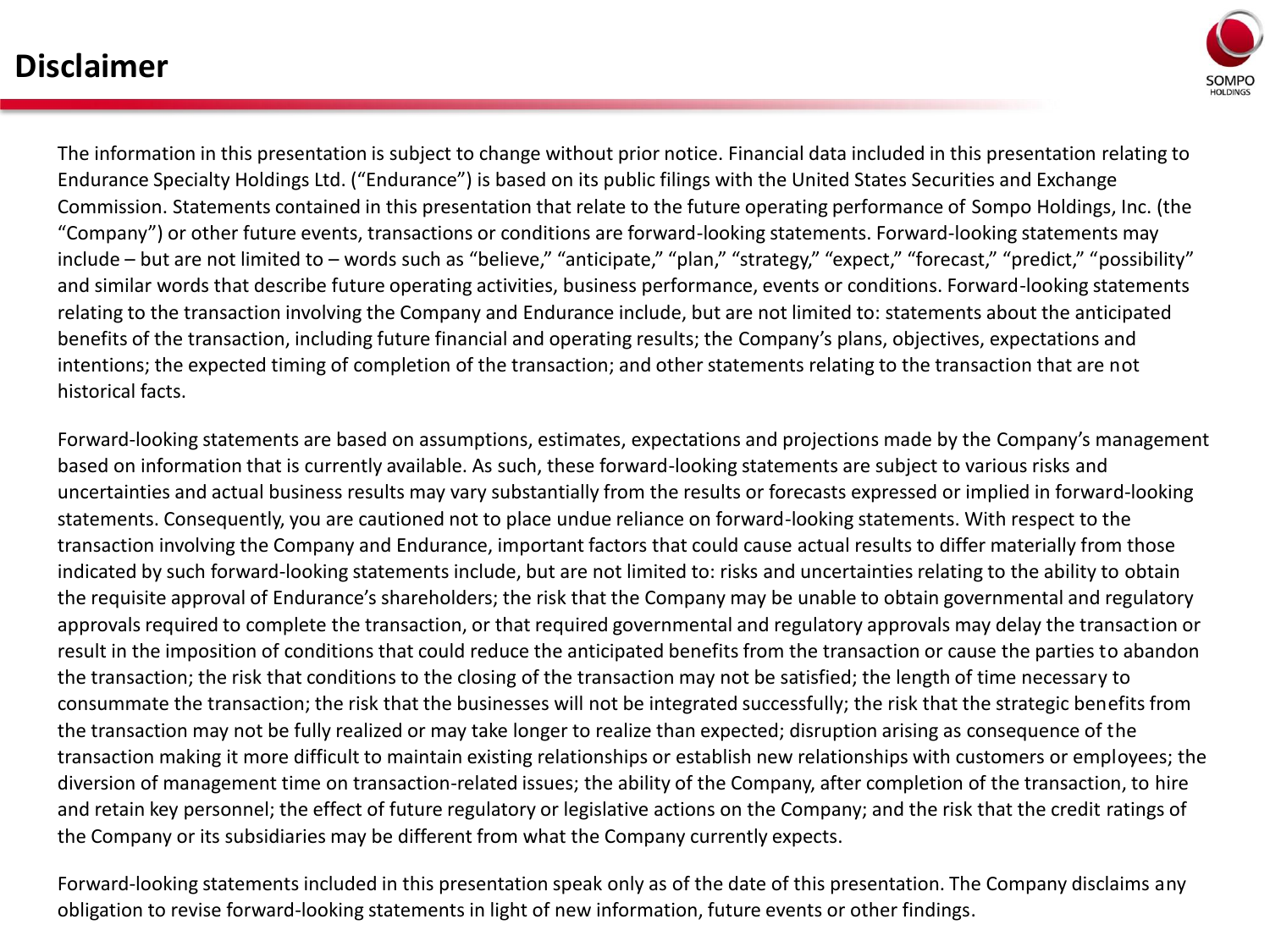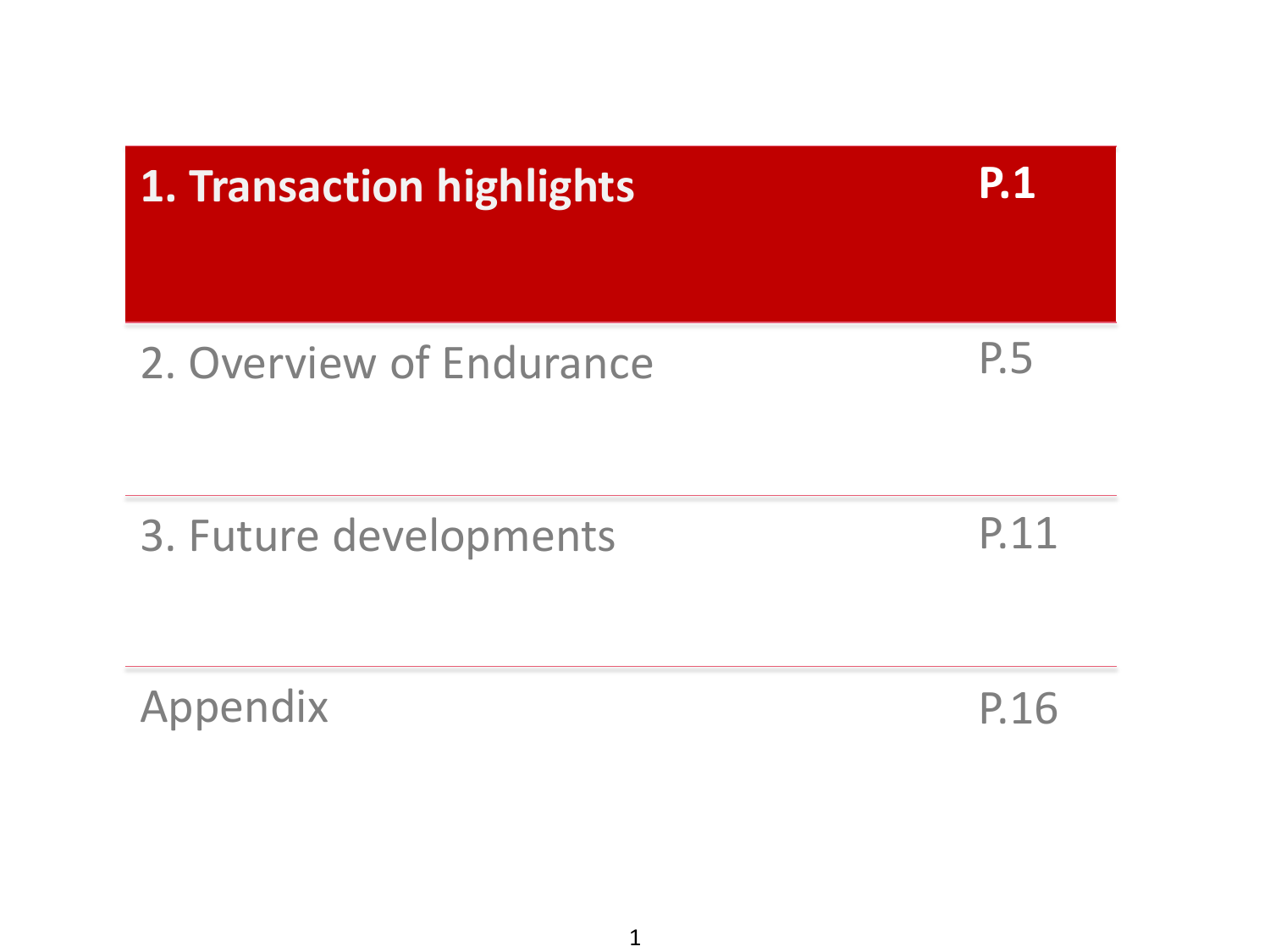

### **Key points of the transaction**

- We agreed with Endurance Specialty Holdings Ltd. ("Endurance" hereafter) today (October 5, 2016) to commence procedures on the acquisition of Endurance.
- Total consideration is \$6,304 million (about ¥637.5 billion\*1), and PBR is 1.36x.
- Closing (100% acquisition) is expected around February 2017 or later, subject to the approval of Endurance shareholders and required regulatory approvals.

### **Overview of Endurance**

- Specialty insurance group who writes both insurance and reinsurance mainly in US and Bermuda
- Experienced management team with an exemplary track record of achieving sustainable growth (Gross premiums CAGR of 7.1%\*2 over the last 10 years)
- High profitability as seen by the 10 year average ROE of 11.8%
- Stable operation with a diversified portfolio and sophisticated risk management (ERM score from S&P is rated "Strong")

<sup>\*1 \$1=¥101.12</sup> as of the end of September 2016 (The same shall apply hereafter.)

<sup>\*2</sup> Calculated based on publicly disclosed figures of Endurance.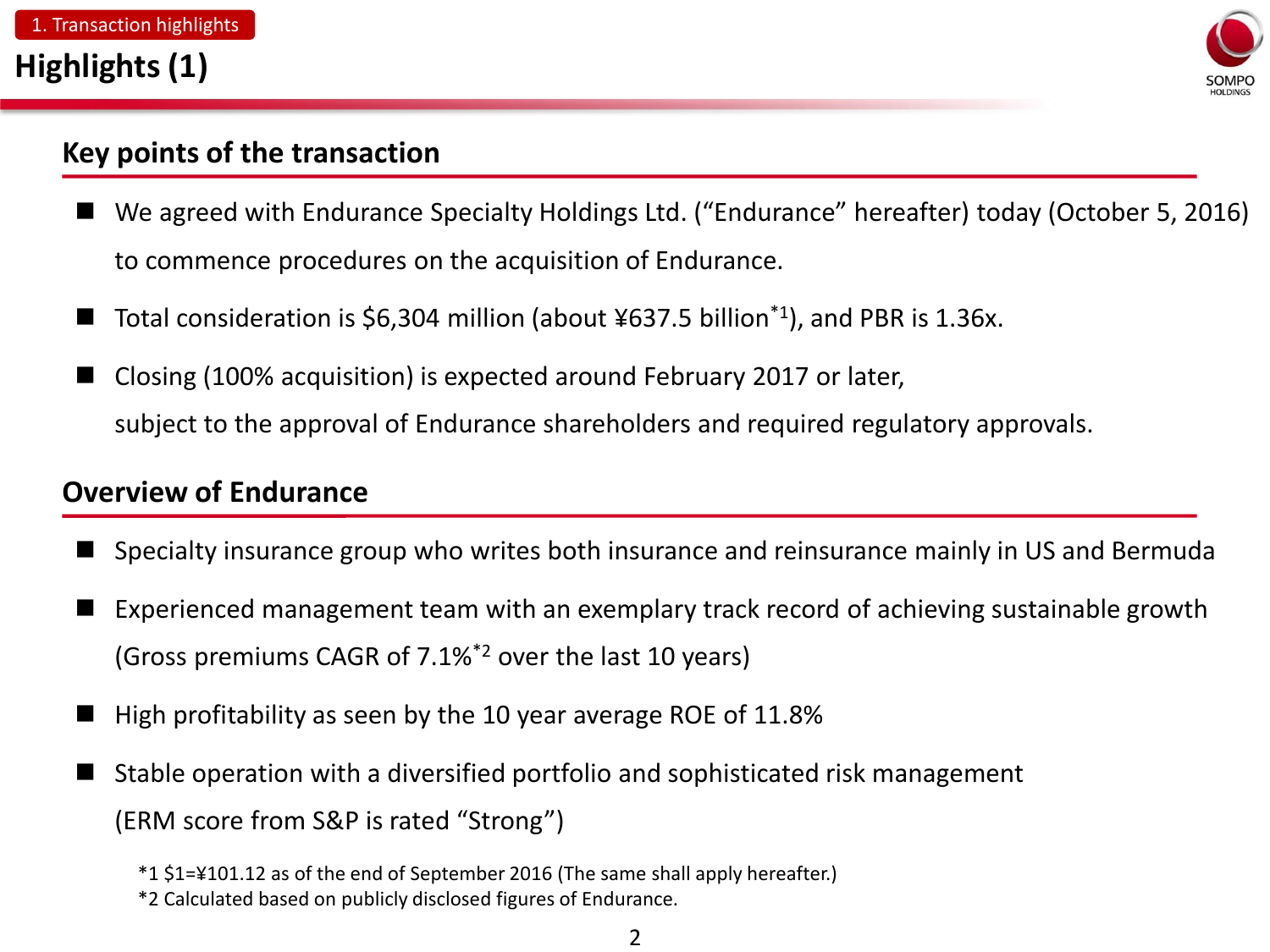

### **Strategic rationale of the transaction for the Group**

- Improve capital efficiency and adjusted consolidated ROE, one of the key management indicators, by conducting a disciplined investment consistent to our overseas strategy as explained in our mid-term management plan.
- Increase the probability of achieving our management targets: expect contribution to adjusted consolidated profit of around +¥40.0 billion (FY2018).
- Acquire business base in developed market: will establish truly integrated global insurance platform.

### **Financial soundness and shareholder return**

- The impact on internal solvency ratio is around -25 points. We have no issue since we can keep our target range of 120 to 170%.
- We can keep improving our shareholder return sustainably through EPS growth.
- Adjusted EPS is expected to increase by around ¥100 (FY2018), and is projected to expand further.

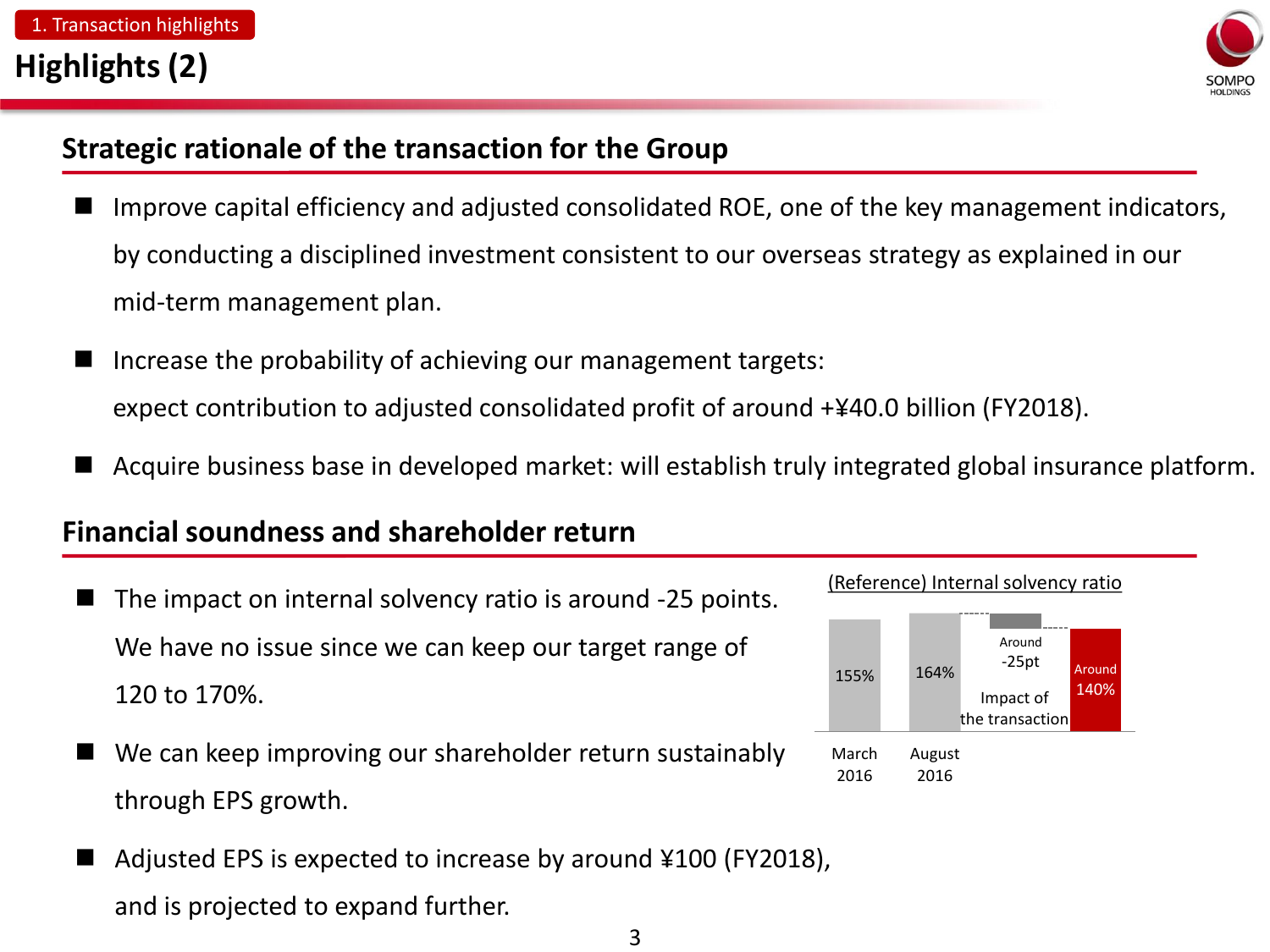### **Summary**



| <b>Transaction</b><br><b>Structure</b> | Sompo Japan Nipponkoa Insurance Inc. will acquire 100 % of Endurance's outstanding<br>shares (all in cash) and make Endurance a consolidated subsidiary.                                                                                                                                                                                                                                           |  |  |  |  |
|----------------------------------------|----------------------------------------------------------------------------------------------------------------------------------------------------------------------------------------------------------------------------------------------------------------------------------------------------------------------------------------------------------------------------------------------------|--|--|--|--|
| Consideration,<br>etc.                 | Consideration: $$6,304$ million (¥637.5 billion) <sup>*1</sup> (\$93 per share)<br>1.36x book value per share $(PBR)^*$ <sup>2</sup><br>$\blacksquare$<br>(Reference) 1.44x average book value per share of the precedent M&A transactions of US P&C insurers<br>over the last 3 years from 2013 to 2015 (1.49x over the last 1 year)<br>Expected maximum goodwill of approximately ¥223.0 billion |  |  |  |  |
| <b>Funding</b>                         | Excess cash on hand (no equity financing related to the transaction)                                                                                                                                                                                                                                                                                                                               |  |  |  |  |
| Required<br><b>Procedures</b>          | Feb. 2017-Mar. 2017*3<br>Dec. 2016-Jan. 2017<br>Jan. 2017 or later<br>Required regulatory<br>Approval by Endurance<br><b>Completion (Expected)</b><br>shareholders<br>approvals                                                                                                                                                                                                                    |  |  |  |  |

\*1 We have received an opinion from Citigroup Global Markets Inc., dated October 4, 2016, to the effect that, based upon and subject to assumptions made, procedures followed, matters considered and limitations on review undertaken, as noted in the opinion, the consideration to be paid in the Transaction was fair, from a financial point of view.

Premium is 41.7% to 1 month average price and 43.2% to the latest price (\$64.96 market close on October 3, 2016, EST).

\*2 Calculated based on the consolidated net assets of Endurance of \$4,615 million (¥466.7 billion, excluding preferred shares) as of end of June 2016.

\*3 Expect to close the acquisition immediately after obtaining required regulatory approvals.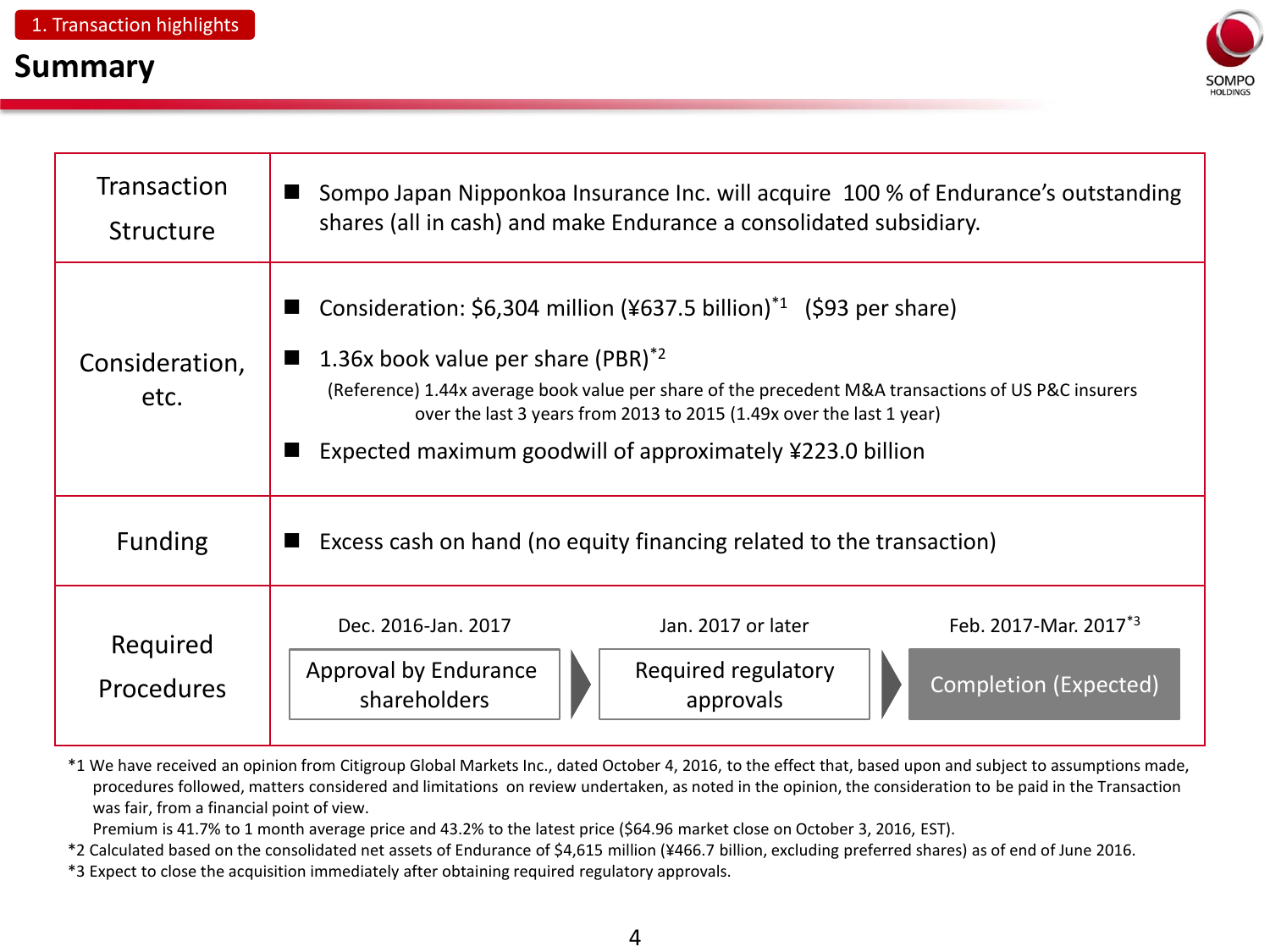

$$
\mathsf{P.1}
$$



Appendix

P.16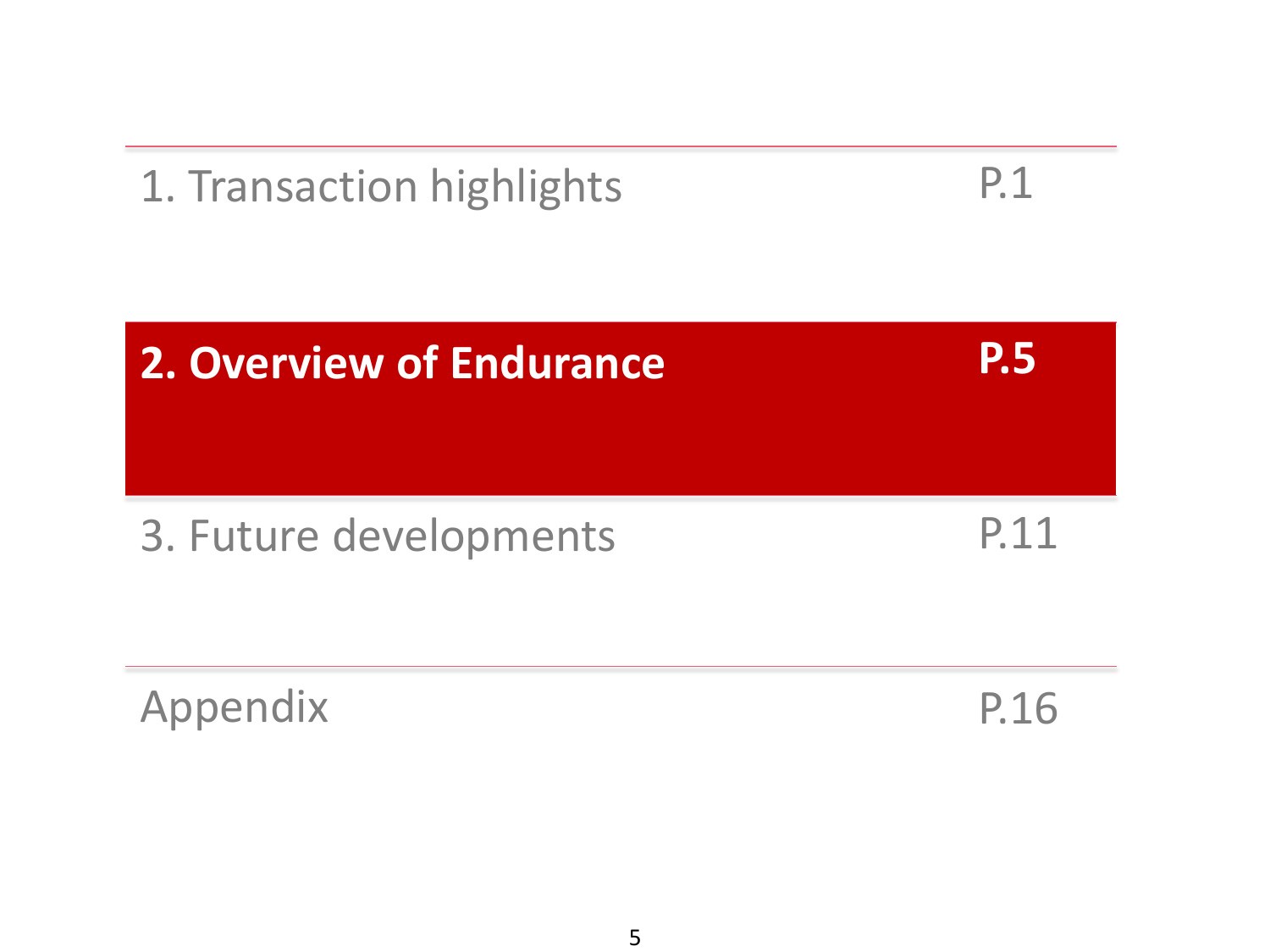

#### Specialty insurance group with experienced managements and strengths in underwriting.

- High growth and strong underwriting capabilities
- Proven high growth driven by experienced underwriters
- Strong expertise in areas such as D&O and Agriculture
- Stable profitability in reinsurance
- Developed a stable portfolio by reducing CAT risk and increasing new lines
- Acquired Montpelier\*1 in 2015 and improved business efficiency through economies of scale
- Robust governance by best-in-class management
- CEO with rich experience and track record in the US and European insurance space
- Diverse management team exemplifying sound governance
- \*1 Bermudian reinsurer also operating underwriting business in Lloyd's \*2 Figures disclosed by Endurance (FY2015).

#### **Strengths Overview**

- Founded: 2001
- $\Box$  Headquarters: Bermuda (listed on the NYSE)
- $\Box$  Representative (Chairman and CEO): John Charman
- Number of Employees\*2 : 1,154
- $\Box$  Key Figures (US-GAAP)<sup>\*2</sup>:

| Gross Premium           |             | \$3.32 bn. $(\frac{1}{2}335.8 \text{ bn.})$ |
|-------------------------|-------------|---------------------------------------------|
| Consolidated Net Income | $$0.34$ bn. | $(\frac{434.8 \text{ bn}}{\text{ b}})$      |
| Market Cap.             |             | \$4.26 bn. $(\frac{431.1 \text{ bn}}{1})$   |

- $\Box$  Business: P&C (insurance and reinsurance)
- $\Box$  Credit ratings of main insurance subsidiaries:

| S&P       | д   |
|-----------|-----|
| Moody's   | A 2 |
| A.M. Best |     |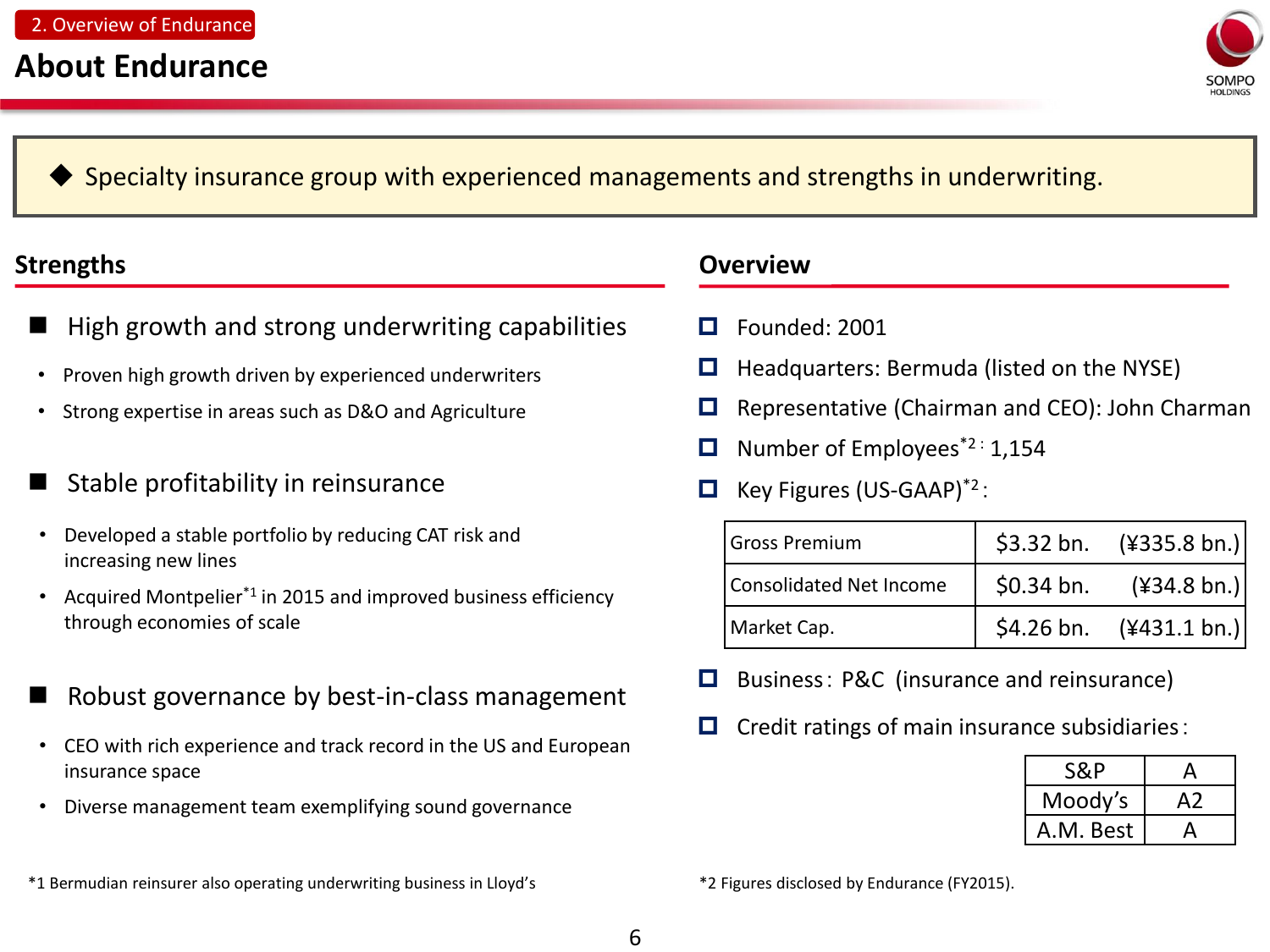### **Business Portfolio**



- Business portfolio balanced in both insurance and reinsurance.
- Recently focusing on specialty business in the US and primary underwriting in the UK.

#### **Breakdown of gross premiums in 2015**

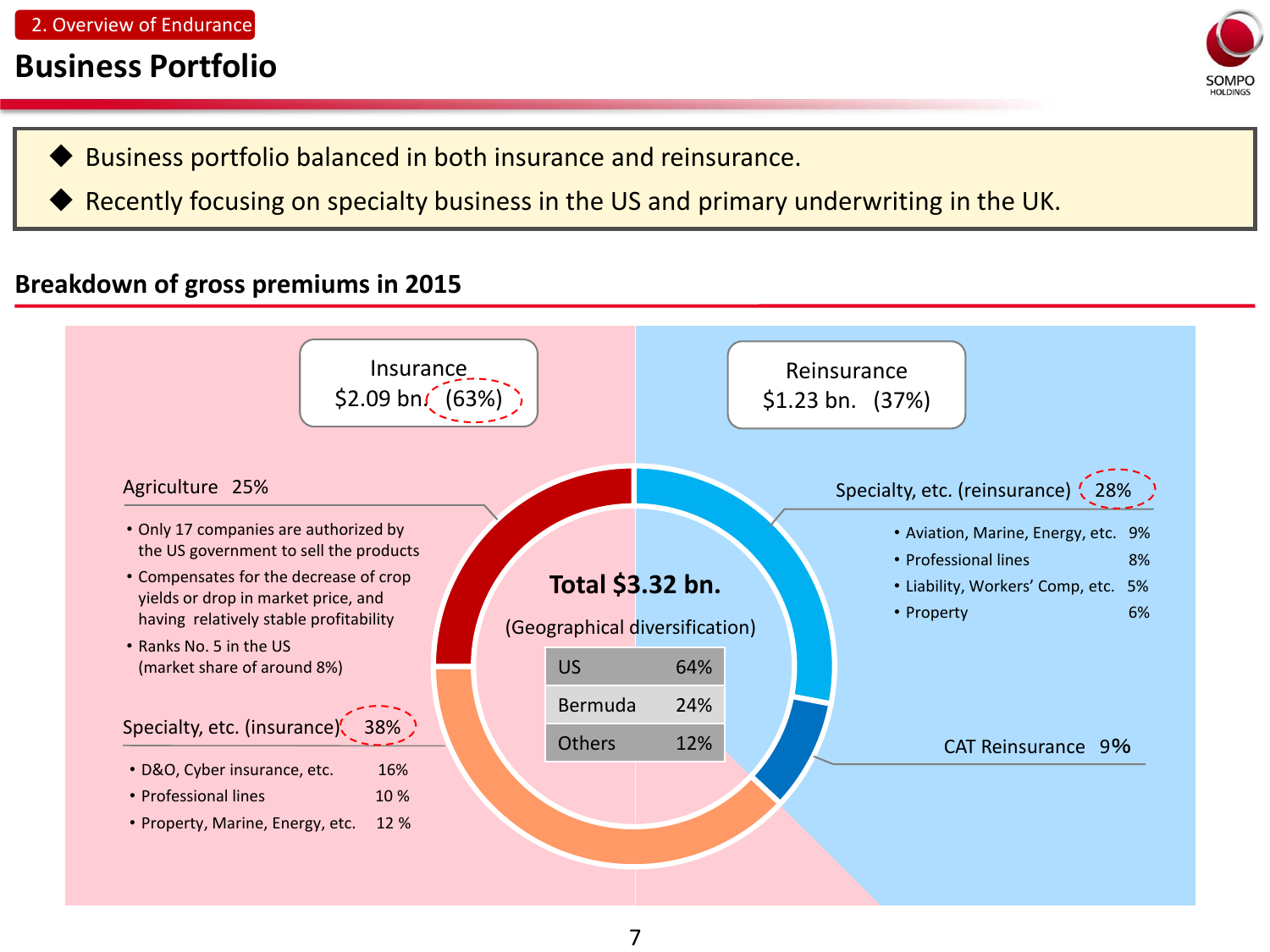### **Gross Premiums and Combined Ratio**

 Achieved strong growth of gross premiums of 7.1%\*1 mainly in primary insurance, and maintained an improving trend to achieve an average combined ratio of 90.2%<sup>\*1</sup>.

\*1 10 year average

Sompo



\*2 Average figure excluding FY2011 is 87.7%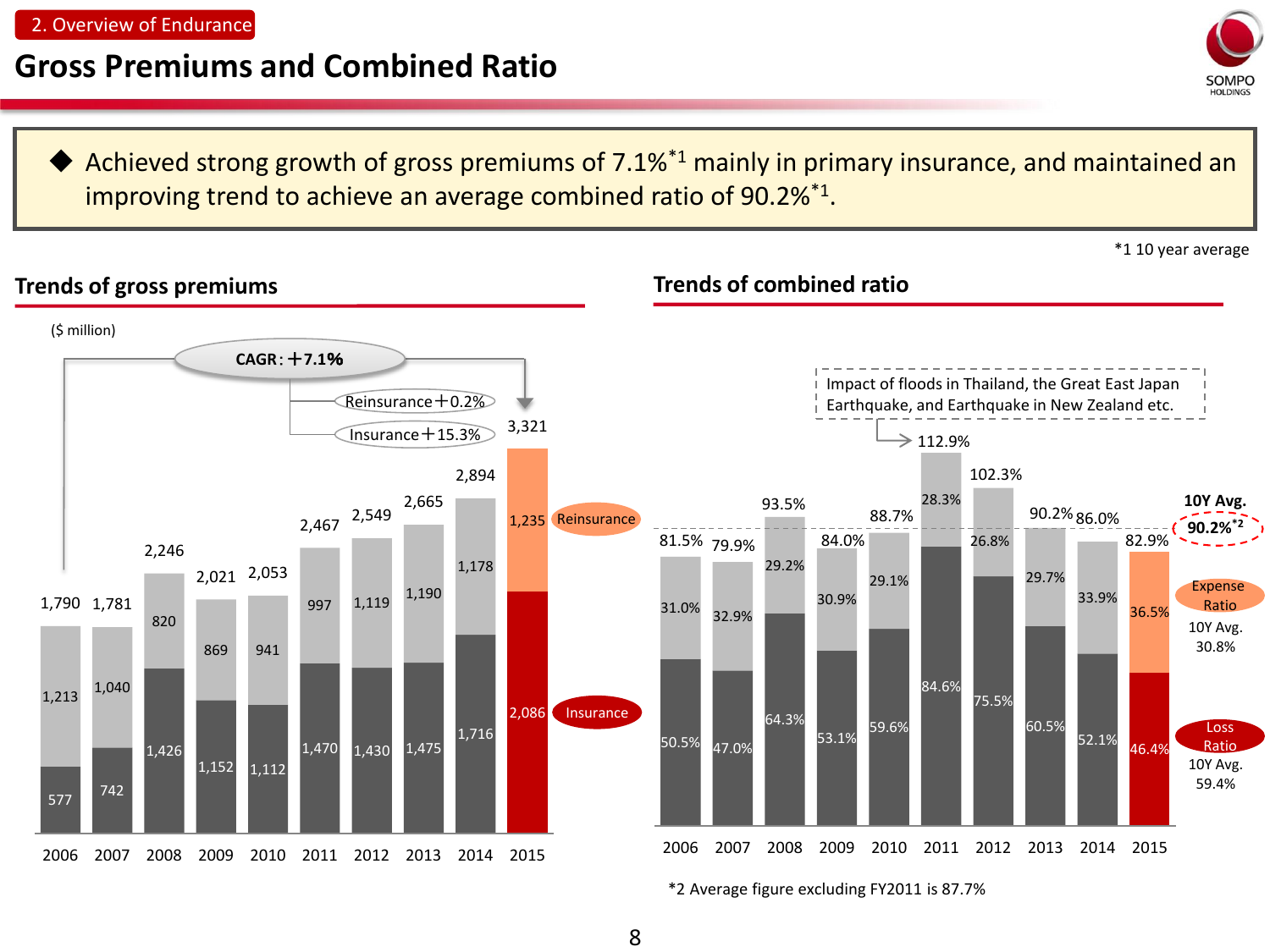

Investment portfolio focused on high stability and liquidity, mainly in fixed income assets.

#### **Investment portfolio** (**As of end of June 2016**) **Investment results**







|                      | 2013 | 2014 | 2015 | 3Y Avg. |
|----------------------|------|------|------|---------|
| Investment Yield (%) | 2.6% | 2.0% | 1.5% | 2.0%    |
| Duration (years)     | 3.1  | 2.9  | 2.7  |         |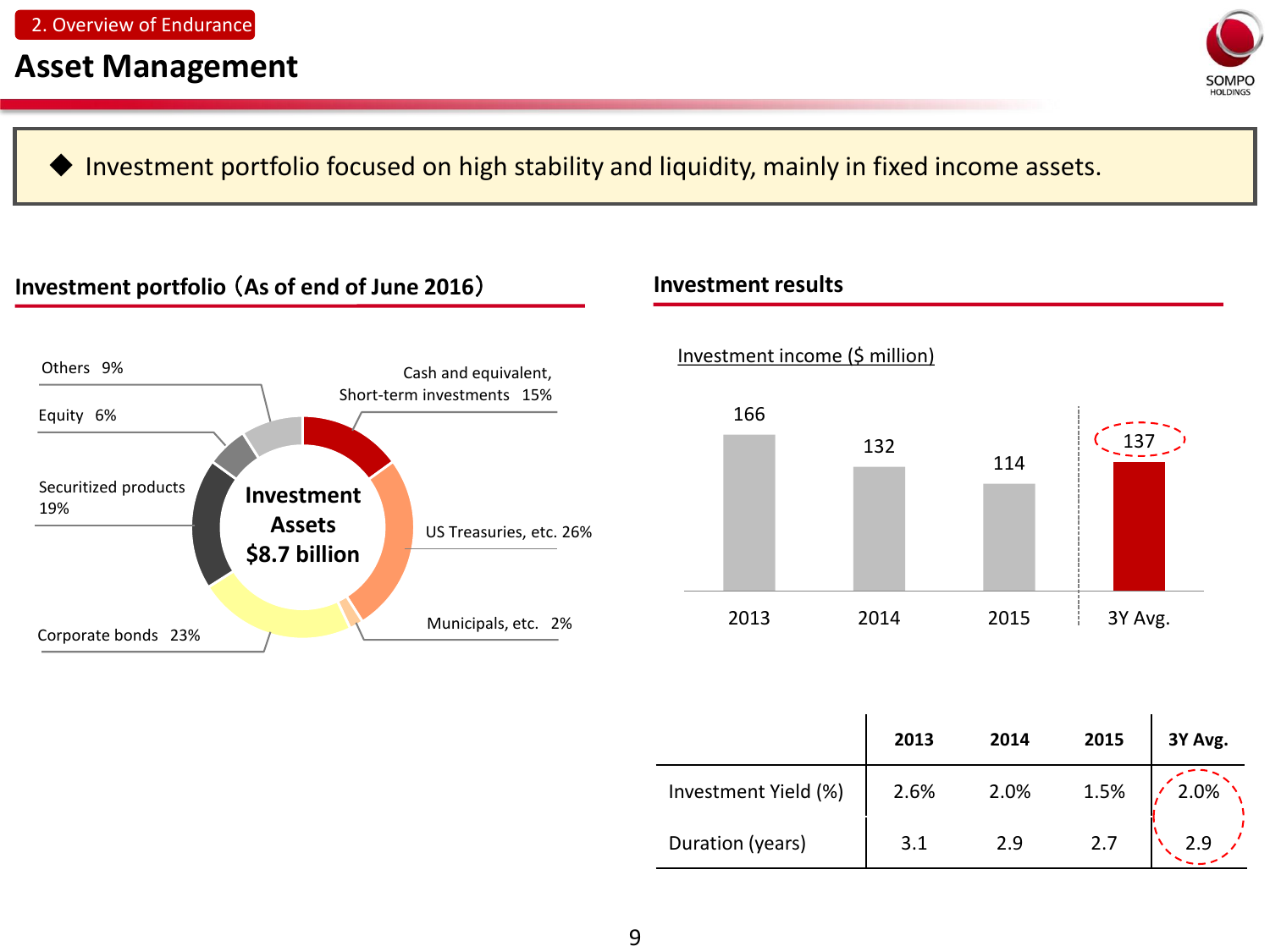### **Consolidated Net Income and ROE**



Profit level of over \$300million and ROE of around10%, and planning for further growth.

#### **Trends of consolidated net income and ROE**



\* Decline of ROE is due to the acquisition of Montpelier in July 2015 and the increase of consolidated net assets (while 5 months of profits contribution).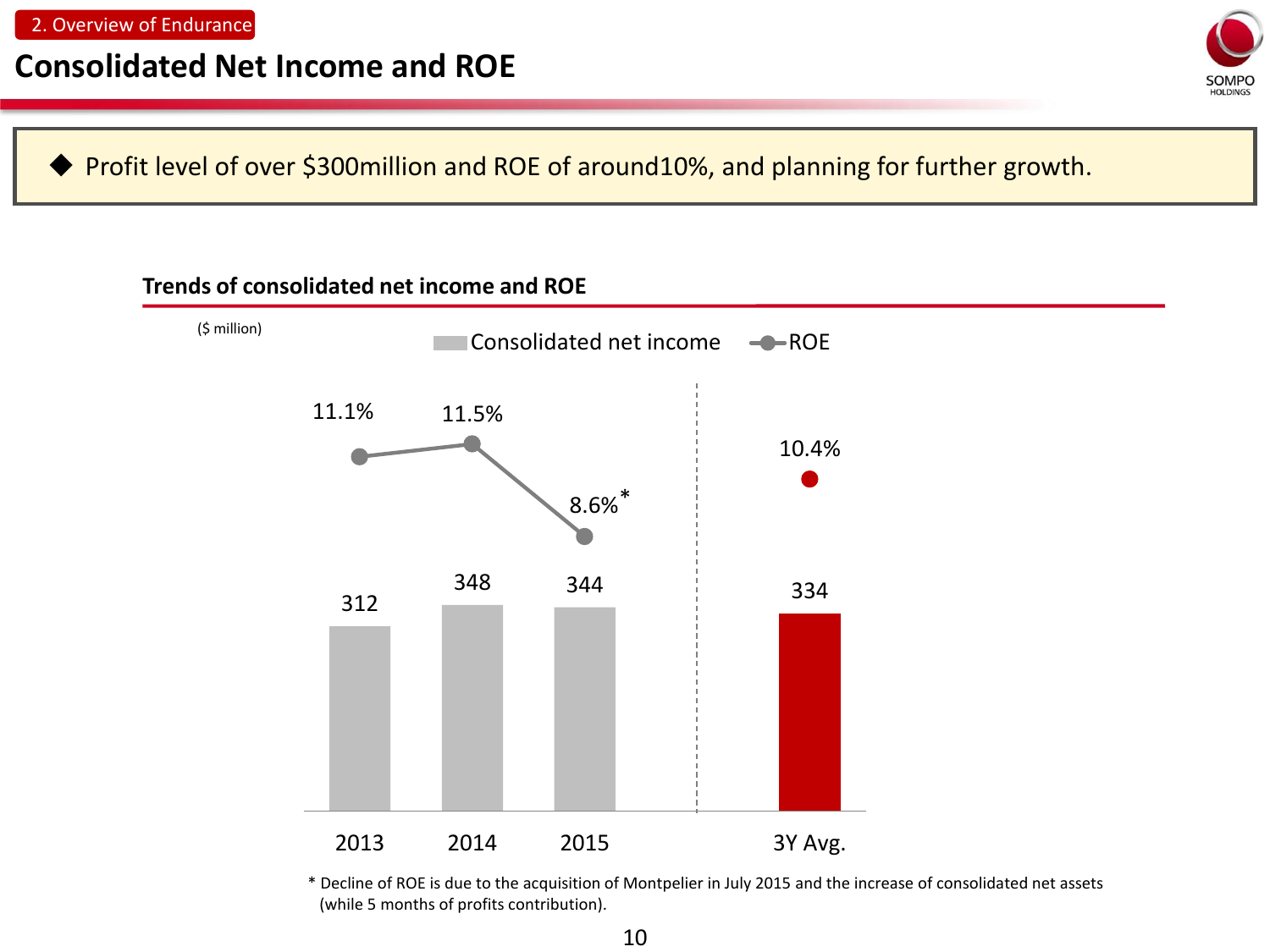

P.1

1. Transaction highlights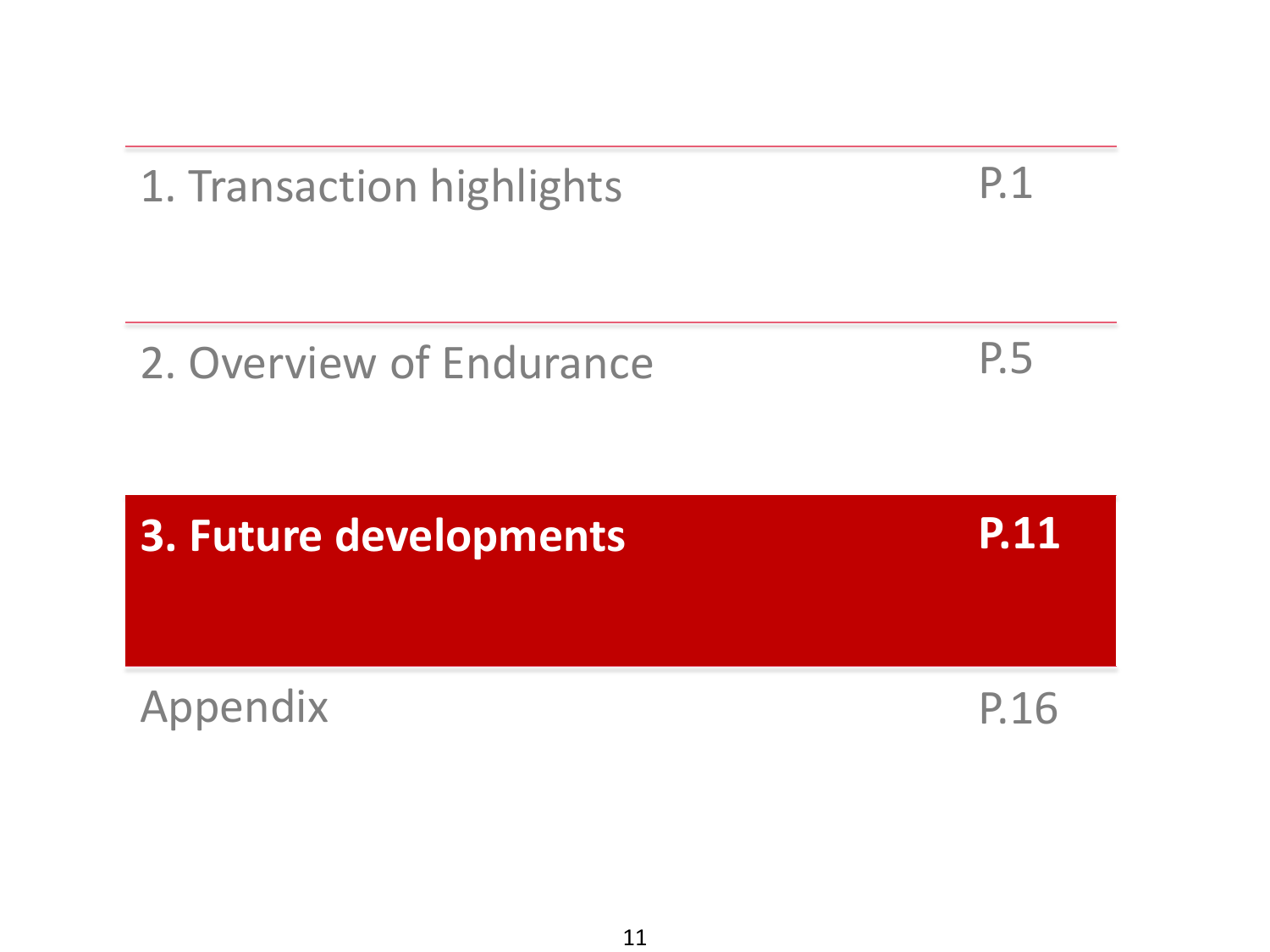### **Impact on Mid-term Management Plan**



 Estimated profit contribution to the overseas insurance business is around ¥40 billion in FY2018, improving the likelihood of achieving our targets in the mid-term management plan.

#### **The mid-term management plan of overseas insurance business**



\* Proportion of overseas insurance business within the group adjusted consolidated profit would rise to 29% or above (in FY2018) due to the profit contribution from Endurance.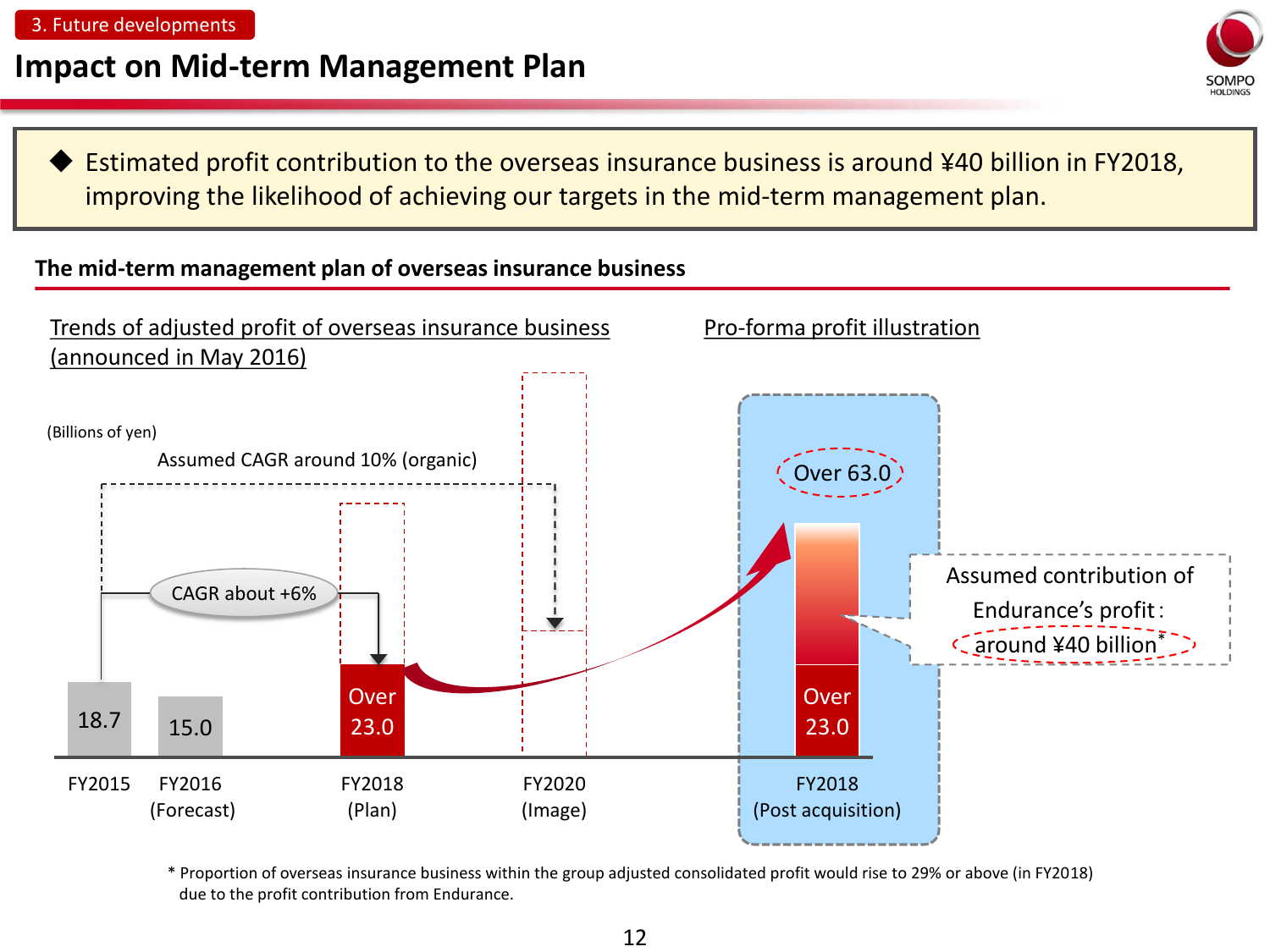## **Global Geographical Diversification**



 Further global geographical diversification due to the acquisition of an underwriting business platform in North America.

#### **Premium income by region**



\* Premiums written are those underwritten only by foreign subsidiaries, and, therefore, do not include those underwritten abroad by Sompo Japan Nipponkoa.

\* Post-acquisition figure is the simple sum of Endurance's company filings (FY2015 actual).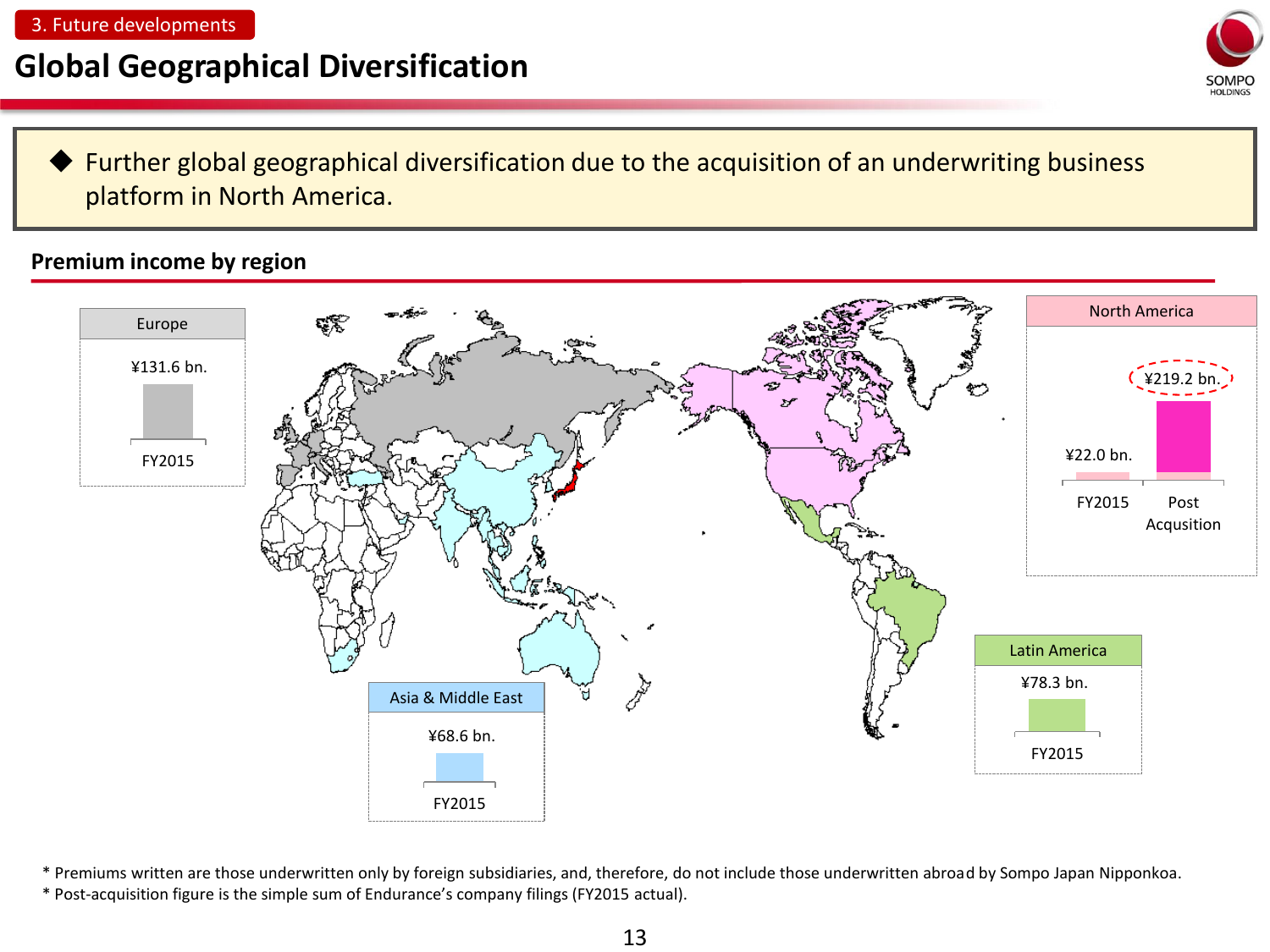### **Growth Opportunities**



Mutually utilize strengths in underwriting, and pursue streamlining of resources.

#### **Pursuit of growth opportunities**

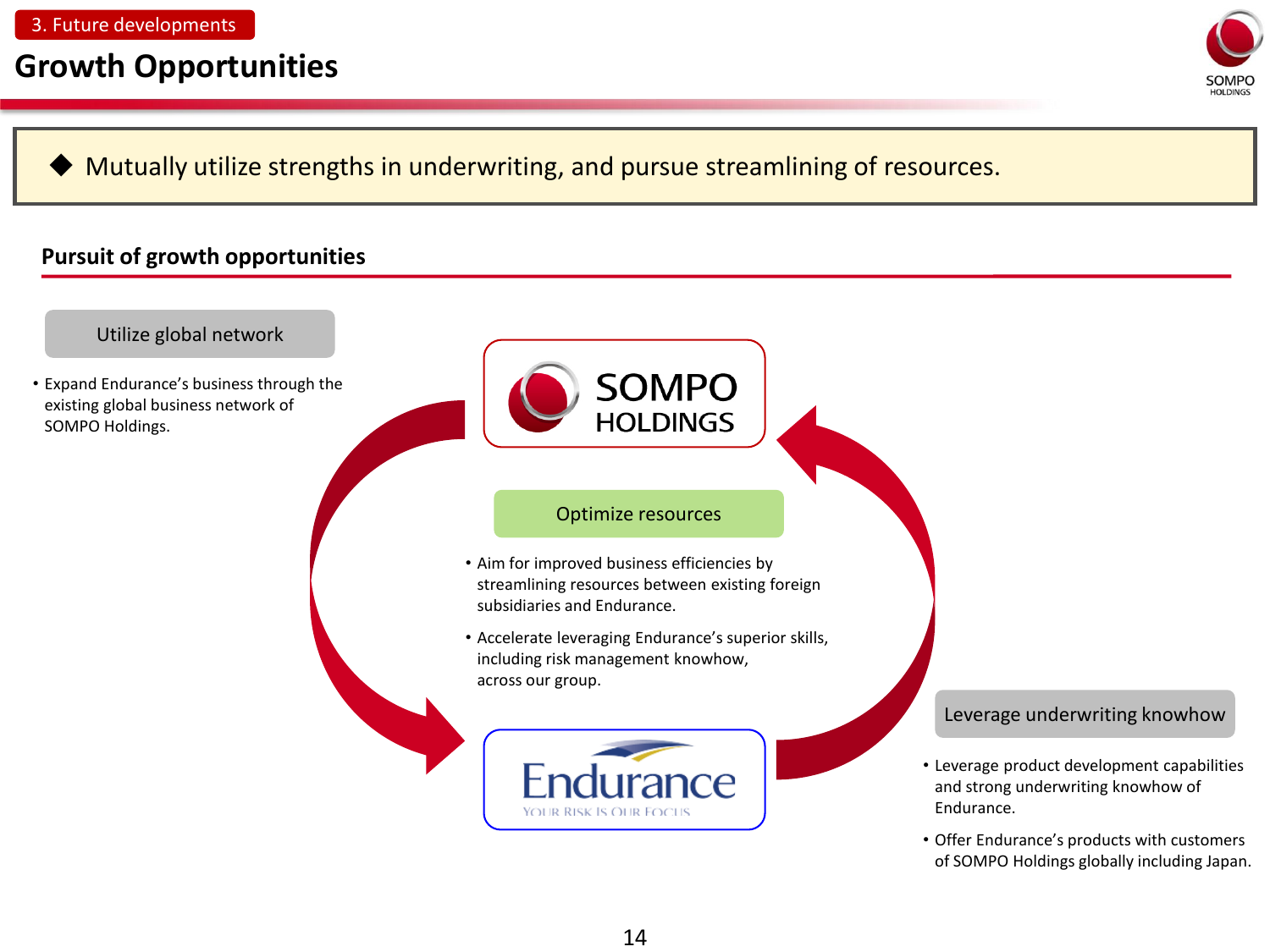### **Group Overseas Underwriting Development**



 Realize group structure to achieve the most effective and Integrated operations through post merger integration (PMI).

#### **Overseas underwriting structure**

- Accelerate global expansion, such as underwriting in the US, based on an established business platform for developed countries.
- Review organization by functional lines including back office integration to create the most effective business structure in the US and Europe through PMI.

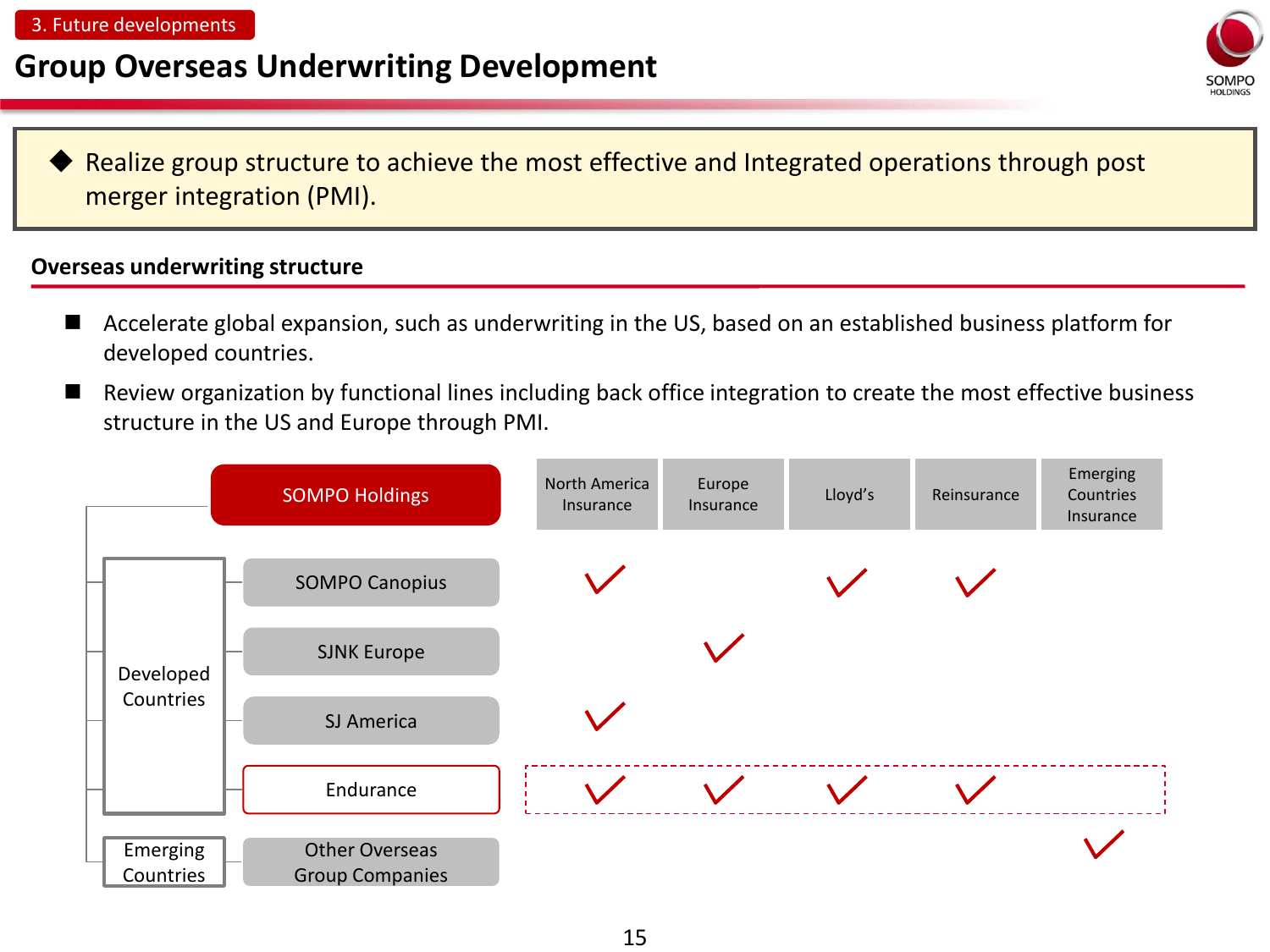| <b>Appendix</b>          | <b>P.16</b> |
|--------------------------|-------------|
| 3. Future developments   | P.11        |
| 2. Overview of Endurance | P.5         |
|                          |             |

1. Transaction highlights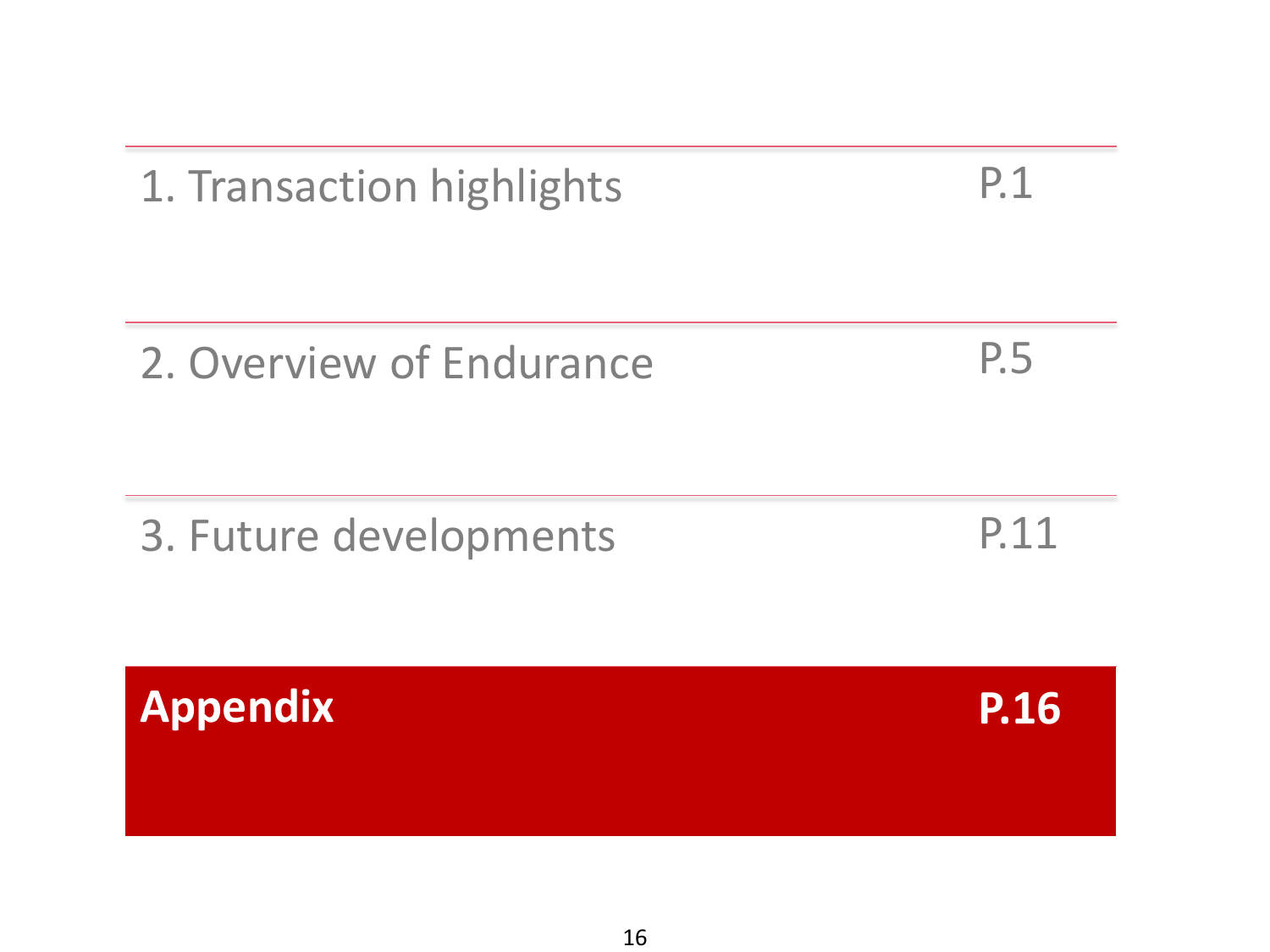#### Appendix

## **Endurance's Historical Stock Price and Summary Financials**



# $30$   $2 - -$ <br>Dec.-13 40 50 60 70 80 90 As of October 3, 2016 Stock Price : \$64.96 Market Cap. : \$4.39 bn. PBR :0.95 Dec.-14 Dec.-15 **Dec.-15** Nec.-15 **bec.-15** Nec.-15 **bec.-16** Nec.-15 Nec.-16

#### **Historical stock price (Since 2014) Summary financials**

|            |                                   |                           | <b>Income Statement</b>                |       |       |        |  |
|------------|-----------------------------------|---------------------------|----------------------------------------|-------|-------|--------|--|
| (\$)       |                                   |                           | $(5$ million)                          | 2013  | 2014  | 2015   |  |
|            |                                   |                           | Gross premiums written                 | 2,665 | 2,894 | 3,321  |  |
|            | As of October 3, 2016             |                           | Net premiums written                   | 2,049 | 1,934 | 1,950  |  |
|            | <b>Stock Price</b><br>Market Cap. | : \$64.96<br>: \$4.39 bn. | Net losses and loss<br>expenses        | 1,220 | 970   | 917    |  |
|            | <b>PBR</b>                        | : 0.95                    | <b>Acquisition expenses</b>            | 304   | 320   | 348    |  |
|            |                                   |                           | General and<br>administrative expenses | 237   | 247   | 260    |  |
|            |                                   |                           | Underwriting income                    | 253   | 321   | 450    |  |
|            |                                   |                           | Net investment income                  | 166   | 132   | 114    |  |
|            |                                   |                           | Net income                             | 312   | 348   | 344    |  |
| of writing |                                   |                           | <b>Balance Sheet</b>                   |       |       |        |  |
|            |                                   |                           | (\$ million)                           | 2013  | 2014  | 2015   |  |
|            |                                   |                           | <b>Total assets</b>                    | 8,973 | 9,641 | 13,242 |  |
|            |                                   |                           | <b>Total liabilities</b>               | 6,091 | 6,455 | 8,117  |  |
|            |                                   |                           | Net assets                             | 2,887 | 3,185 | 5,124  |  |
|            |                                   |                           | Others (Ratio, etc.)                   |       |       |        |  |
|            |                                   |                           | (\$ million)                           | 2013  | 2014  | 2015   |  |
|            |                                   |                           | <b>ROE</b>                             | 11.1% | 11.5% | 8.6%   |  |
|            |                                   |                           | <b>Combined Ratio</b>                  | 90.2% | 86.0% | 82.9%  |  |
|            |                                   |                           | Share price $(5)$ *                    | 58.67 | 59.84 | 63.99  |  |
|            |                                   |                           | Market cap*                            | 2,601 | 2,678 | 4,263  |  |
|            |                                   |                           | PBR*                                   | 1.06  | 0.97  | 0.97   |  |
|            |                                   |                           |                                        |       |       |        |  |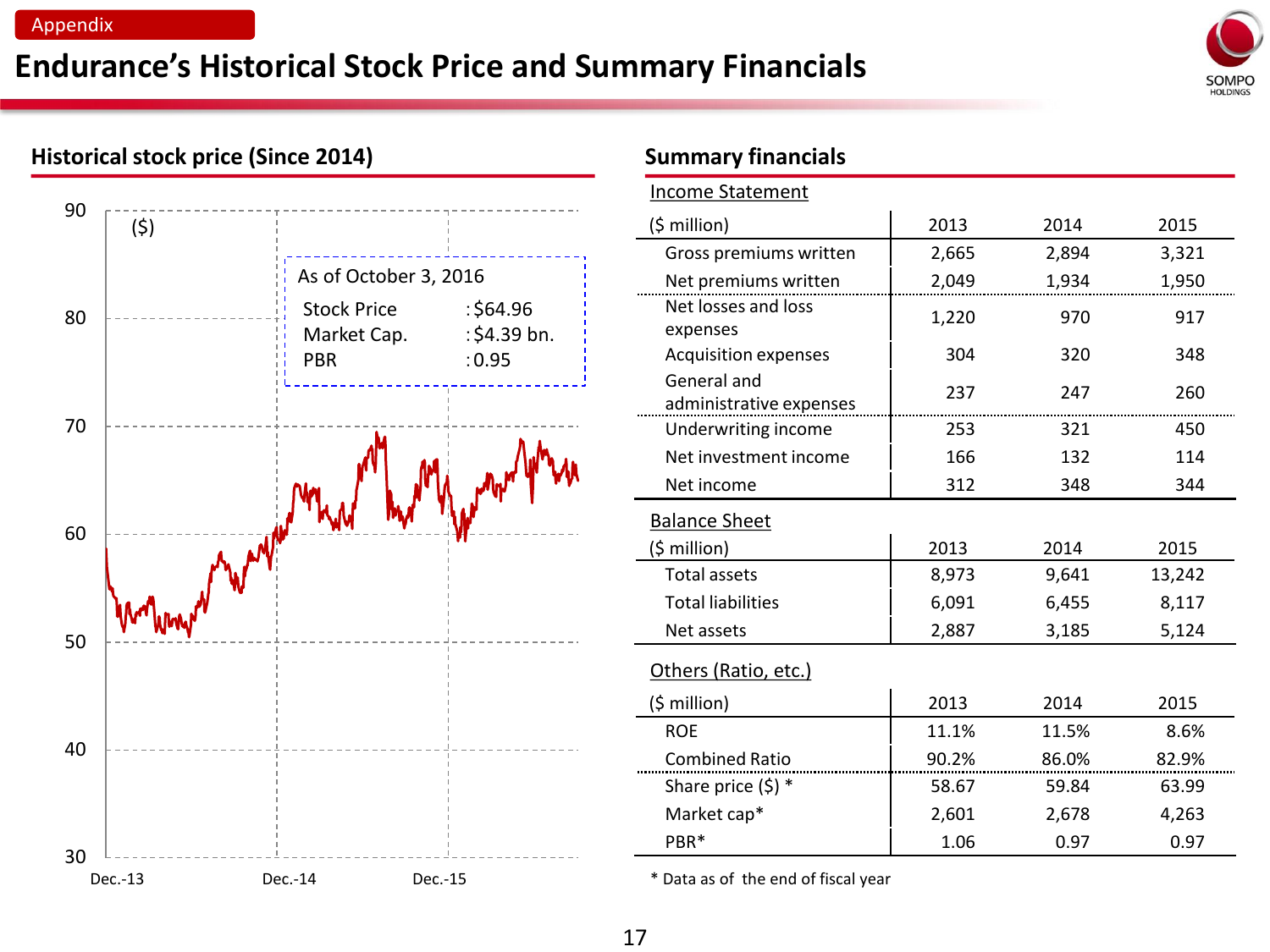### **Numerical Management Targets, etc.**



#### Numerical targets **Definition of adjusted profit**

|                                                | FY2015   | FY2016     | FY2018                  |                               | Domestic P&C insurance                                                                                                                           |
|------------------------------------------------|----------|------------|-------------------------|-------------------------------|--------------------------------------------------------------------------------------------------------------------------------------------------|
| (Billions of yen)                              | (Actual) | (Forecast) | (Plan)                  | (Post Acquisition /<br>Image) | Net income<br>+ Provisions for catastrophic loss reserve                                                                                         |
| Domestic P&C insurance                         | 111.9    | 120.6      | Over 117.0              |                               | (after tax)<br>+ Provisions for reserve for price fluctuation<br>(after tax)                                                                     |
| Domestic life insurance                        | 30.4     | 23.0       | Over 32.0               |                               | - Gains/losses on sales of securities and<br>impairment losses on securities (after tax)<br>- Special factors (e.g. dividend from subsidiaries)  |
|                                                |          | 0.8        | Over 8.0                |                               | Domestic life insurance                                                                                                                          |
| Nursing care & healthcare, etc.                | 1.5      |            |                         |                               | Net income                                                                                                                                       |
| Overseas insurance                             | 20.4     | 15.0       | Over 23.0 $\rightarrow$ | Over 63.0                     | + Provision of contingency reserve (after tax)<br>+ Provision of reserve for price fluctuation<br>(after tax)                                    |
| <b>Total</b><br>(adjusted consolidated profit) | 164.3    | 160.0      | $180.0 - 220.0$         | <b>Over 220.0</b>             | + Adjustment of underwriting reserve (after tax)<br>+ Deferral of acquisition cost (after tax)<br>- Depreciation of acquisition cost (after tax) |
| <b>Adjusted consolidated ROE*</b>              | 6.9%     | 6.8%       | Over 8%                 |                               | Nursing care & healthcare, etc.                                                                                                                  |
|                                                |          |            |                         |                               | Net income                                                                                                                                       |
| (Reference) ROE( J-GAAP)                       | 9.2%     | 8.4%       | Around<br>10% level     |                               | Overseas insurance                                                                                                                               |
|                                                |          |            |                         |                               | Net income                                                                                                                                       |

\* Adjusted consolidated ROE = Adjusted consolidated profit / Adjusted consolidated net assets (The denominator is the average balance at the end/start of each fiscal year.) (including major non-consolidated subsidiaries)

Adjusted consolidated net assets = Consolidated net assets (excluding life insurance subsidiary's net assets) + Catastrophic loss reserve in domestic P&C insurance (after tax)

+ Reserve for price fluctuation in domestic P&C insurance (after tax) + Domestic life insurance adjusted net assets

Domestic life insurance net assets = Net assets (J-GAAP, after tax) + Contingency reserve (after tax) + Reserve for price fluctuation (after tax)

+ Adjustment of underwriting reserve (after tax) + Non-depreciated acquisition cost (after tax)